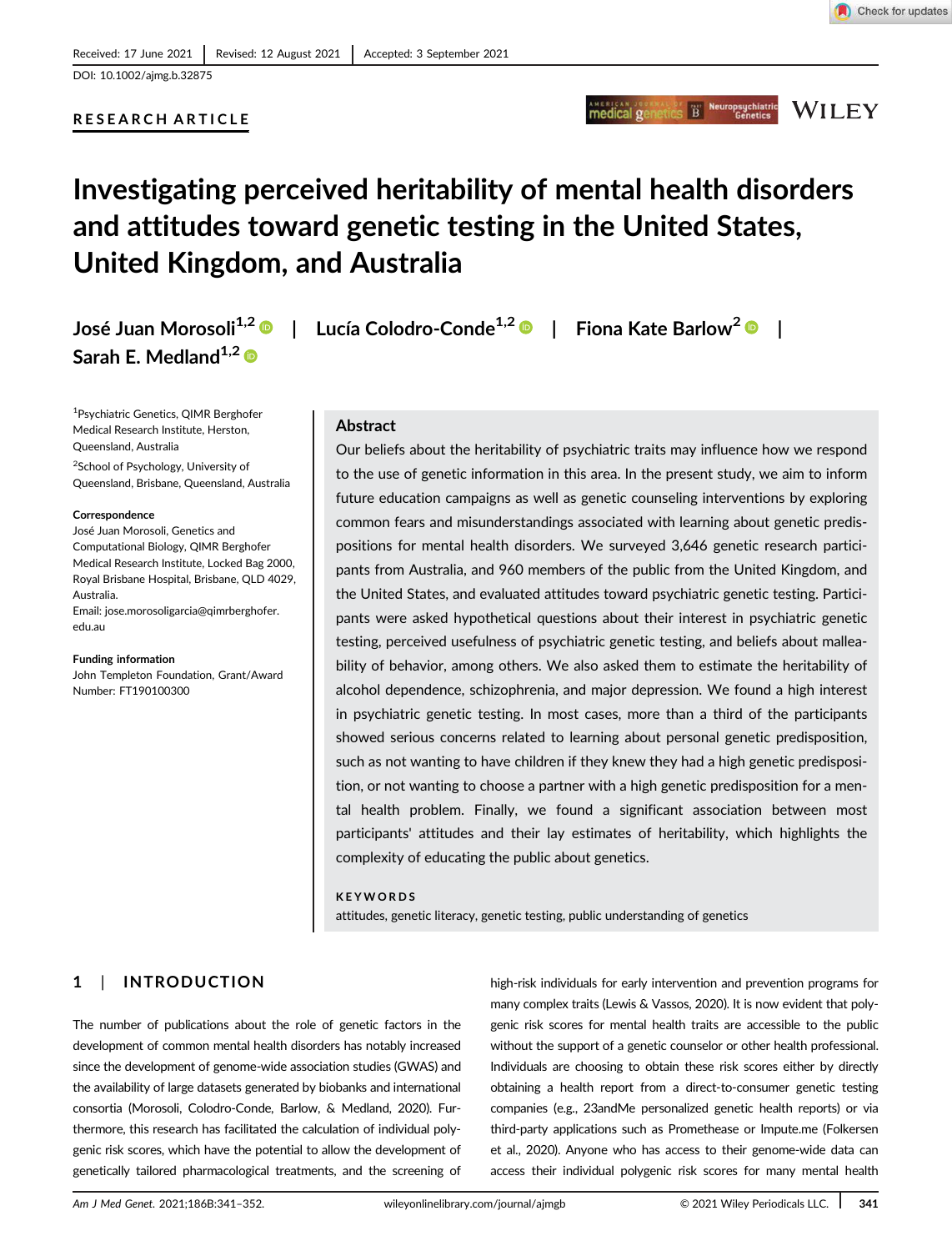342 WII FY AMERICAN SOCKELL BY THE Neuropsychiatric Reserves and the Contract of the Contract of the Contract of Contract Contract of the Contract of Contract Contract Contract Contract Contract Contract Contract Contract

disorders, including alcohol dependence, depression, and schizophrenia. This information has the potential to influence how people understand their behavior, as well as trigger worrying thoughts about prognosis, discrimination, or reproductive decisions (Haslam & Kvaale, 2015; Lebowitz & Ahn, 2017; Meiser et al., 2020). The application of genetic technologies will require proving its clinical utility as well as acceptance from the community (Austin, 2020). However, public attitudes toward the use of psychiatric genetic testing may be influenced by people's beliefs about the cause underlying mental health disorders. In the present study, we surveyed members of the public from three different countries about their attitudes toward psychiatric genetic testing and evaluated how their perception of heritability for three mental health traits influences their responses to genetic risk information.

Meiser et al. (2020) recently conducted the first systematic review on attitudes toward psychiatric genetic testing. The review covered topics such as the perceived usefulness of genetic information, concerns about having children, coping with the information and discrimination by insurance companies, and interest in genetic testing for children. They concluded that there is strong interest in psychiatric genetic testing and that most participants, including those with lived experience of mental disorders, expected that a genetic explanation of mental disorders would alleviate stigma (Meiser et al., 2020). Their review included both qualitative studies, such as interviews and focus groups, and quantitative studies, which were mostly cross-sectional surveys. While most surveys included in the review used small convenience samples, there are some exceptions. Laegsgaard and Mors (2008) surveyed 397 Danish patients with a psychiatric diagnosis (including recurrent depression, bipolar I disorder, schizophrenia, and anxiety disorders), 164 of their relatives, and 100 medical and psychology students. They found that 30% of respondents with a psychiatric diagnosis would avoid having children if they knew their child would have a 75% risk of having a "moderate mental illness", while 45% would have a psychiatric genetic test only if effective intervention exists. These percentages were higher among the relatives of psychiatric patients. In addition, 21–45% of respondents feared not being able to cope emotionally with the results of a psychiatric genetic test. Wilde, Meiser, Mitchell, Hadzi-Pavlovic, and Schofield (2011) surveyed 1,046 adults from the general population in Australia regarding beliefs about potential benefits and disadvantages of a genetic test for depression and found a strong interest in genetic testing. Around 80% of participants agreed that genetic testing for depression had multiple benefits, although 64% of participants were worried about discrimination by insurance companies and 52.4% were worried about being labeled or stigmatized.

In addition, we found two surveys on attitudes toward psychiatric genetic testing that were not included in the review by Meiser and colleagues. Flatau et al. (2018) surveyed 518 participants (health care professionals, patients, participants of genetic counseling sessions, and members of the general population), and found that over 90% of participants would like to know their genetic predisposition for a depressive episode. Finally, Lent et al. (2017) surveyed 700 community-based U.S. army veterans about their attitudes on genetic testing for post-traumatic stress disorder and alcohol dependency. They

found that 58.6% of the participants reported not wanting to know about their genetic results before or after deployment. The main reasons reported for not wanting to know were not having a history of the condition, and believing the test to be unnecessary.

Furthermore, in relation to the ability of genetic explanations to alleviate stigma in mental health disorders, the expectation by Meiser and colleagues that this would happen is only partly supported by two meta-analyses that have reviewed experimental and associational studies on biogenetic explanations of mental health disorders and stigma. In their meta-analysis, Kvaale, Gottdiener, and Haslam (2013); Kvaale, Haslam, and Gottdiener (2013) found that bio-genetic explanations of mental disorders reduce blame (e.g., the idea that people with a mental disorder are weak, or somehow choosing not to get better), but they also found that they increased pessimism about the prognosis and perception of dangerousness. Regarding prognostic pessimism, Lebowitz and Ahn (2017) found that participants who were told that they had a genetic predisposition to depression recalled higher levels of depressive symptoms over the previous 2 weeks than those who did not receive this feedback. The conclusions from the two meta-analysis conducted by Kvaale and colleagues and the study by Lebowitz and Ahn, suggest that genetic information might not be as effective alleviating stigma as suggested by Meiser et al. (2020).

That is, even if biogenetic explanations of mental health disorders can reduce blame, they may have unexpected consequences that should be further explored. Tate (2013) found that patients who believe in a biological explanation of depression prefer medical treatments (i.e., pharmacotherapy, hospitalization, and electroconvulsive therapy) rather than psychotherapy and that they seek professional help more often. Conversely, when clinicians believed that depression was caused by biological factors, they were more likely to advocate for medical treatments. The review of the literature by Tate (2013) also suggested that discrepancy in the beliefs about the causes of depression (i.e., biomedical vs psychosocial) between clinicians and clients was associated with worse outcomes and reduced motivation for treatment. In another study, Read, Cartwright, Gibson, Shiels, and Haslam (2014) found an association between holding biogenetic beliefs about depression and more self-reported efficacy of antidepressants among people currently taking antidepressants. In their review of the impact of biogenetic explanation of mental health disorders, Haslam and Kvaale (2015) supported these findings. All this together suggests that people's explanations of mental health disorders have a significant impact in how they respond to and interact with clinicians, other individuals, and themselves.

In order to assess how people explain mental disorders, we can ask individuals to estimate the importance of genetic factors in the development of different mental health disorders (i.e., their intuitive or lay heritability). These estimates might reflect their personal theories about mental health problems and provide us with information about how accurate their estimates are in comparison to published estimates of heritability. A few studies have previously surveyed members of the public about the role of genetic factors in individual differences in mental health traits. Willoughby et al. (2019) asked 1,041 participants in the United States on their lay estimates of genetic influence on 21 human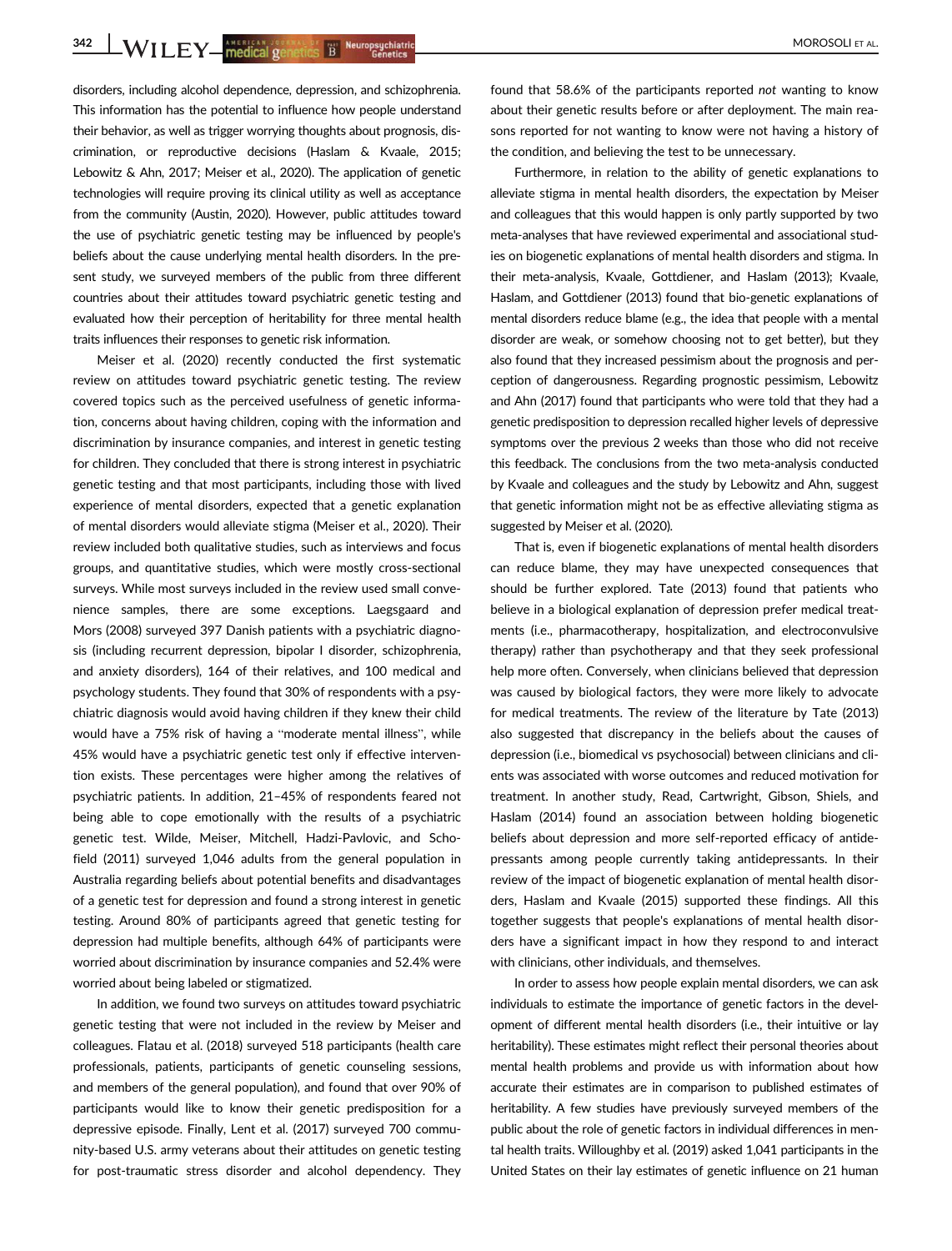traits. Participants estimated the heritability of alcoholism, schizophrenia, and depression, to be 43.0, 62.2, and 47.5%, respectively. Carver, Castéra, Gericke, Evangelista, and El-Hani (2017) surveyed 285 Brazilian first-year university students on 18 human traits, including alcoholism, schizophrenia, and severe depression, as part of their genetic literacy survey validation study. They estimated the heritability of these traits to be 51.5, 85.7, and 15.8%, respectively. Chapman et al. (2019) surveyed 5,404 participants from Russia, the United Kingdom, and the United States and asked them to indicate the strength of genetic effects on eight common traits from 0 to 100, and found estimates for depression of 45.0%. Lastly, Molster, Charles, Samanek, and O'Leary (2009) surveyed 1,009 participants from Australia on their lay estimates of genetic influence on 11 medical conditions, including depression. Participants had to choose which factors decided each condition out of three options: all genes, mix, or all environment. For depression, 5% chose "all genes," 63% "mix," 27% "all environment, and 5% did not know. Such estimates not only reflect people's theories of mental health problems, but also tell us how accurate their heritability estimates are.

As reviewed above, beliefs about the causes of mental health disorders are associated with how people respond to their diagnosis, as well as clinicians' behavior. However, the link between lay heritability estimates and attitudes toward psychiatric genetics has received relatively little attention. In one study, Austin, Smith, and Honer (2006) surveyed relatives of people with psychosis, asking them to what extent they thought that siblings of people with psychosis were likely to personally develop psychosis. Overestimates on this measure were associated with reproductive decisions favoring fewer children and more positive attitudes toward genetic testing. Moreover, overestimation of heritability can be interpreted as an indicator of genetic deterministic thinking (Carver et al., 2017), which is associated with negative outcomes such as stigma and discrimination (Lynch, Morandini, Dar-Nimrod, & Griffiths, 2019). On the other hand, underestimation of heritability might indicate a motivated rejection of genetics (Barlow, 2019; Morosoli, Colodro-Conde, Barlow, & Medland, 2019). Thus, the accuracy of heritability estimates for mental health traits, and the factors that influence this accuracy represent an important target for genetic education campaigns. Moreover, it helps us appraise the potential of disseminating seemingly innocuous information about genetics (e.g., heritability, new findings from GWAS) to influence public opinion.

The present study aims to provide additional information about lay heritability and attitudes toward psychiatric genetic testing specifically targeting three mental health problems: alcohol dependence, schizophrenia, and depression, in a large sample of members of the public from three different countries. The majority of the sample was recruited in Australia among research participants of genetic studies conducted by the psychiatric genetics group at QIMR Berghofer. The remaining participants were recruited online from other English-speaking countries to increase the sample size and explore potential differences in other contexts. In regards to the survey, instead of broadly asking participants if they believe that each condition is caused by biogenetic or psychosocial factors, we asked them to estimate the heritability of each trait. Then we surveyed their attitudes regarding the use of psychiatric genetic

MOROSOLI ET AL. 343

information in clinical and social contexts, such as worries about coping with the knowledge, worries about insurance coverage, usefulness for parenting, or attitudes toward potential partners based on their genetic predisposition. Finally, we evaluated how their beliefs about the genetic influence on mental health traits correlates with their attitudes, as well as with sociodemographic variables and their level of genetic literacy. Our goal is to inform future education campaigns as well as genetic counseling interventions by bringing attention to common fears and misunderstandings associated with learning about genetic predispositions for mental health disorders.

# 2 | METHODS

# 2.1 | Participants

Participants were recruited from (a) families that had already participated in genetic research studies at QIMR Berghofer, Australia  $(N = 3,646)$ , or from (b) general population from United Kingdom  $(N = 501)$  and United States ( $N = 500$ ) via Prolific Academic:

- 1. Participants from QIMR Berghofer have been part of the Brisbane Longitudinal Adolescent Twin Study (BLATS; Wright & Martin, 2004). The BLATS study began in 1992 and until 2016 it continuously recruited 12-year-old twins and their parents into the study. The twins, their parents, and siblings have participated in studies on the genetics of a wide range of health conditions, including psychiatric disorders. For the present study, surveys were sent to 2,236 families, of which 1,686 had at least one family member providing data.
- 2. Participants residing in either United Kingdom or United States and having fluent in English were selected via Prolific Academic, an online platform for subject recruitment that has been shown to produce high-quality data from a diverse range of population (Palan & Schitter, 2018). Participants were offered £4.35 for their time (estimated duration of the survey 40 minutes). There were no other selection criteria and participants entered the study on a first-come first-served basis.

The number of participants varied across different analyses due to missing data, as not all participants answered all questions. The survey was distributed online, therefore all participants were computer literate and had access to an internet connection. In the Australian sample, only biological sex was assessed, whereas in the U.K. and U.S. samples, both information about biological sex and gender was available. In the latter samples, gender was assessed by asking participants: "What is your gender?" Response options were: woman, man, non-binary/third gender, prefer to self-describe (followed by a text box), and prefer not to say. Throughout the article, we look at differences depending on whether participants were men or women (operationalized as biological sex in the Australian sample, and gender in the U.K. and U.S. samples). A minority of our participants identified as gender diverse (in the U.K. and the U.S. samples combined, 15 participants identified as non-binary/third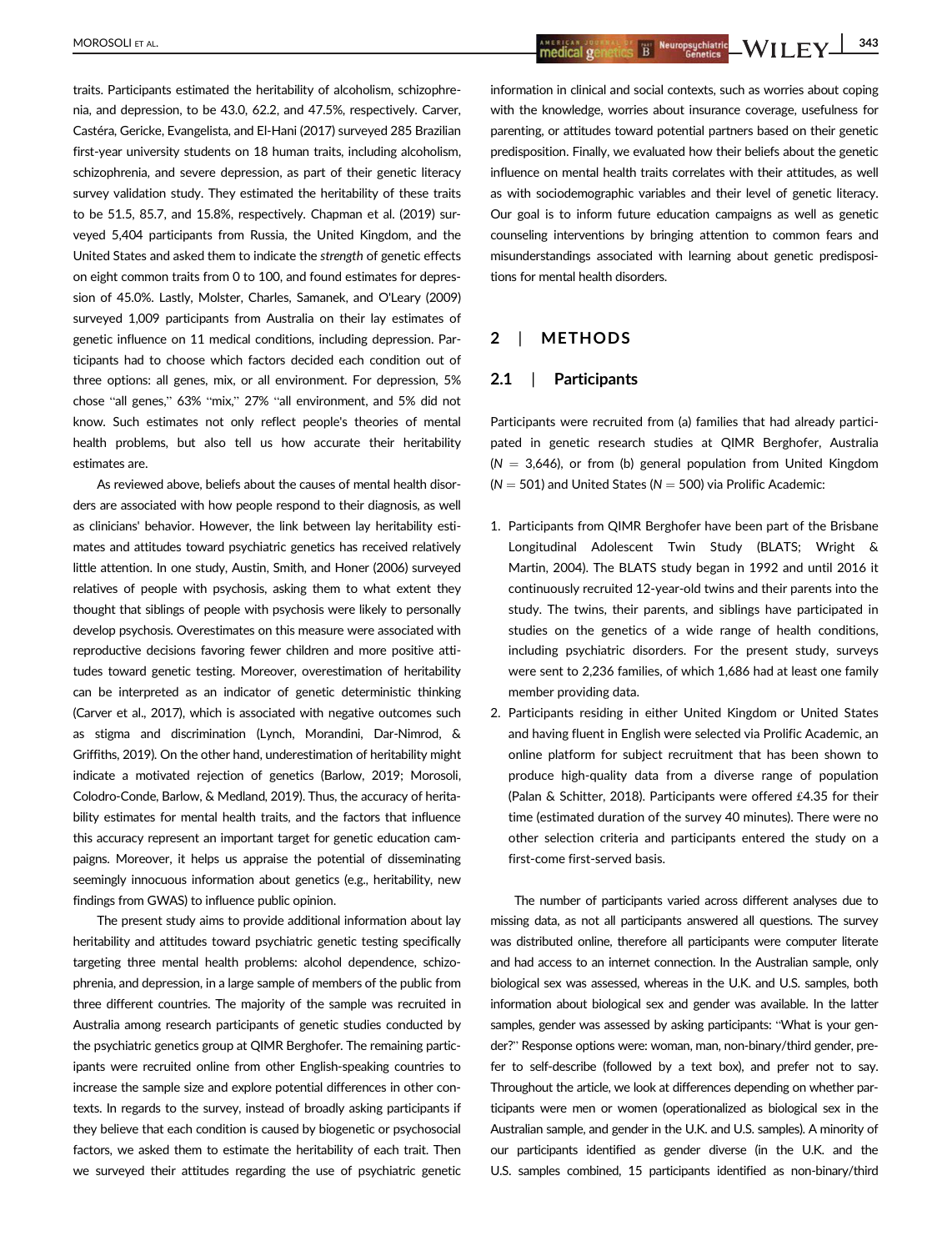344 WILEY AMERICAN SOCKELL BY THE Neuropsychiatric Genetics (September 2002) NOROSOLI ET AL.

gender, 26 as transgender, and four participants preferred not to say). Unfortunately, the small sample sizes meant that we did not have adequate power to conduct analyses across all gender groups. Consequently, data from gender diverse participants were excluded from analysis. All participants provided informed consent at the beginning of the survey. The Human Research Committee of QIMR Berghofer Medical Research Institute and the Human Research Ethics Committee of the University of Queensland provided approval of this study (approval numbers: P2227 and JM03024).

## 2.2 | Materials

A questionnaire was developed specifically for this study, which included items based on previous studies on attitudes toward genetics (Doukas, Localio, & Li, 2004; Laegsgaard & Mors, 2008) and motivated reasoning in science communication (Morosoli et al., 2019). The questionnaire contained 258 items and had an average time of completion of approximately 35 min. The present study focuses on two of the scales included in the questionnaire, Lay heritability of mental health traits and Personal responses to genetic risk information. All items were asked separately for alcohol dependence, depression, and schizophrenia. The questionnaire also included a measure of genetic literacy that was used as covariate in the main analysis.

## 2.2.1 | Lay heritability of mental health traits

Participants were asked to estimate the heritability of each trait either using a 5-point Likert scale (Australian survey), or a continuous slider (U.K. and U.S. surveys). A sample item can be found in Box 1. Responses in the Australian sample could only take the values 0, 25, 50, 75, and 100% and were considered continuous for analytic

purposes. The U.K. and U.S. surveys were designed later on and we found a continuous slider to have better statistical properties than the 5-point Likert scale. We argue that the impact of this difference in negligible given that this variable was used as a predictor and showed a linear relationship with the dependent variables. The initial position of the slider was randomized across items and participants.

# 2.2.2 | Personal responses to genetic risk information

Participants were asked about their attitudes toward psychiatric genetic testing. They were presented the following statements for each one of the three traits. Possible responses were agree or disagree (see Box 2).

Item 1 was intended to measure interest in psychiatric genetic testing. Items 2, 3, 4, and 7 were intended to measure beliefs about consequences of psychiatric genetic testing, including beliefs about gravity of genetic risk, self-efficacy managing the information, and potential discrimination. Item 5 was intended to measure potential prejudice based on genetic information. Item 6 was intended to measure perceived usefulness of psychiatric genetic testing. Item 8 was intended to measure beliefs about malleability of behavior.

## 2.2.3 | Genetic literacy

Genetic literacy was measured with 33 statements to which participants were asked to respond true, false or "I don't know" (i.e., "Most human traits and diseases are caused by a single gene."). Items were selected from Jallinoja and Aro (1999), Molster et al. (2009), and Carver et al. (2017). The scale was scored by summing the number of correct responses. The complete genetic literacy questionnaire can be found in Supporting Information.

#### BOX 1 Text used to introduce item about heritability of traits

In the field of genetics, the term 'heritability' (of a given trait) refers to how much of the differences we observe between people in a specific community or population are due to those people having differences in their DNA.

For example, if the heritability of "body weight" is extremely high in a specific community, that means that the main reason why some people weigh more than others is because of them having different DNA.

Having this concept of heritability in mind, please answer how much do you think genetic differences explain why people are different for the following traits.

Remember that 0% means no genetic influence at all, 50% an equal influence of genetic and environmental factors, and 100% means that differences are exclusively due to genetic influence.

|                    | 25 | 50 | 100 |
|--------------------|----|----|-----|
| Alcohol dependence |    |    |     |
|                    |    |    |     |
|                    |    |    |     |
|                    |    |    |     |
|                    |    |    |     |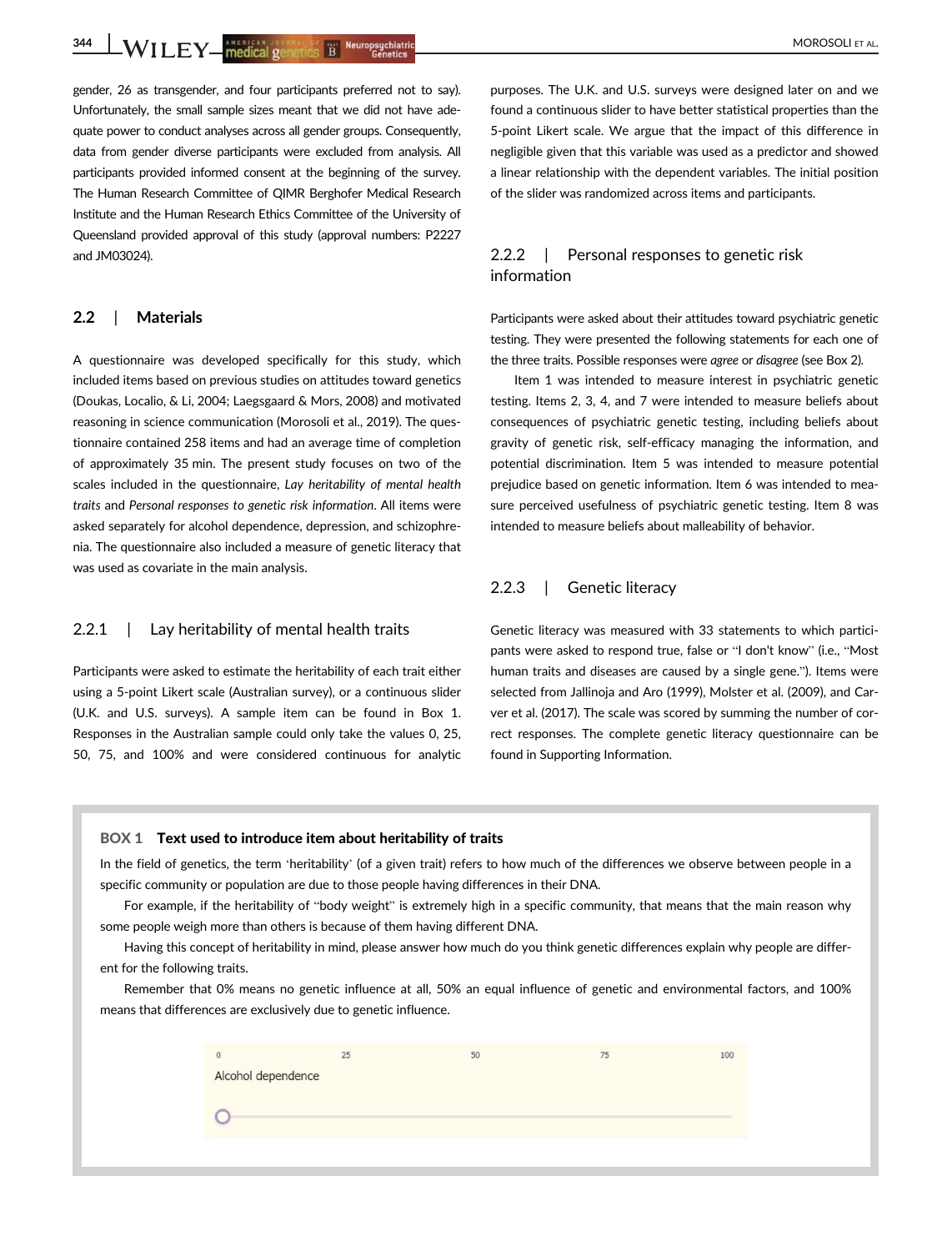#### BOX 2 Attitudinal items presented to the participants

- 1. I would like to know my genetic predisposition just for the sake of knowing.
- 2. If I knew I had a strong genetic predisposition, I'm worried I wouldn't be able to cope with it.
- 3. I would like to know my genetic predisposition only if there is something I can do about it.
- 4. I wouldn't want to have children if I knew I had a strong genetic predisposition.
- 5. I wouldn't choose a partner who has a strong genetic predisposition.
- 6. Knowing my children's genetic predisposition would help me be a better parent to them.
- 7. I'm concerned I won't be able to get health/life insurance if I get a genetic test.
- 8. Changes in my lifestyle could compensate my genetic predisposition.

Note: In italics, keyword that we will use to abbreviate each item in Table 4.

# 2.3 | Statistical analysis

Descriptive statistics were generated separately for each sample. Oneway ANOVA tests and  $\chi^2$  tests of independence were used to examine differences across countries. The rate of missingness was lower than 5% for all variables except for family history (3.4–10.7%), and parenthood in the Australian sample, where there was a missing rate of 15.7%. Missing values in parenthood were imputed by obtaining the probability of having had children based on gender, age, and level of education. After imputation, missing rate was 0.21%, due to missingness in the covariates. All analyses were conducted with and without imputed values as a sensitivity check. For the rest of the variables, participants with any missing data were excluded from that specific analysis. We used logistic regression to estimate the association between lay estimates of heritability, the main predictor, and each of the attitudes toward genetic testing, the outcome. All regression models included age, gender, level of education, and genetic literacy as covariates. For the regression analysis, participants from the three surveys were pooled together. Mixed-effects logistic nested regression was used to control for country and family effects: country and family are random effects, with family being nested within country in the Australian sample. All variables were standardized within country prior to analysis. Linearity and multicollinearity assumptions were tested in all models. Goodness of fit was tested using the Hosmer-Lemeshow test (Hosmer, Lemeshow, & Sturdivant, 2013). All analyses were conducted in R 4.0.2 (R Core Team, 2020). Mixed-effect logistic regression was performed using the lme4 package (Bates, Mächler, Bolker, & Walker, 2015).

## 2.4 | Additional analysis

# 2.4.1 | Genetic research participants versus general population

Research participants at QIMR Berghofer receive periodic newsletter with information about the latest outcomes from research conducted at the institute on the genetics of mental health traits. We expect them to have a higher level of specific psychiatric genetic literacy than

the general population. Therefore, we repeated all analysis introducing a new binary covariate where Australian participants were assigned the Code 1 and both U.K. and U.S. participants were assigned the Code 0. The same mixed-effects models controlling for family and country was used.

# 3 | RESULTS

## 3.1 | Preliminary analysis

Frequency data for the main demographic variables are summarized for the three samples in Table 1. Chi-square test of independence was performed across samples for each demographic variable listed. Samples from the three countries differed significantly in all covariates (see Table 1). There was no multicollinearity and most predictors showed a linear relationship with the outcome. However, goodness of fit of our models was poor and Hosmer-Lemeshow tests indicated that only two out of the 24 regression models performed better than the null model. This was congruent with pseudo- $R^2$  values ranging between 0.4 and 4.9% of variance explained. Sensitivity analysis showed that results did not differ between removing missing data and imputing missing values in the parenthood covariate.

## 3.2 | Lay heritability of mental health traits

Table 2 provides perceived (i.e., lay) heritability estimates for alcohol dependence, schizophrenia, and depression by country. For reference, we have included the empirical heritability estimates for the three traits surveyed from a recent meta-analysis (Polderman et al., 2015). Lay estimates of heritability of mental health traits varied across country. When comparing the Australian sample to United Kingdom and United States, Australian participants were slightly more accurate on average. Heritability estimates from U.S. participants were higher than those from Australian and U.K. participants for alcohol dependence and depression but not for schizophrenia, where Australian respondents estimated its heritability to be higher on average. For all traits,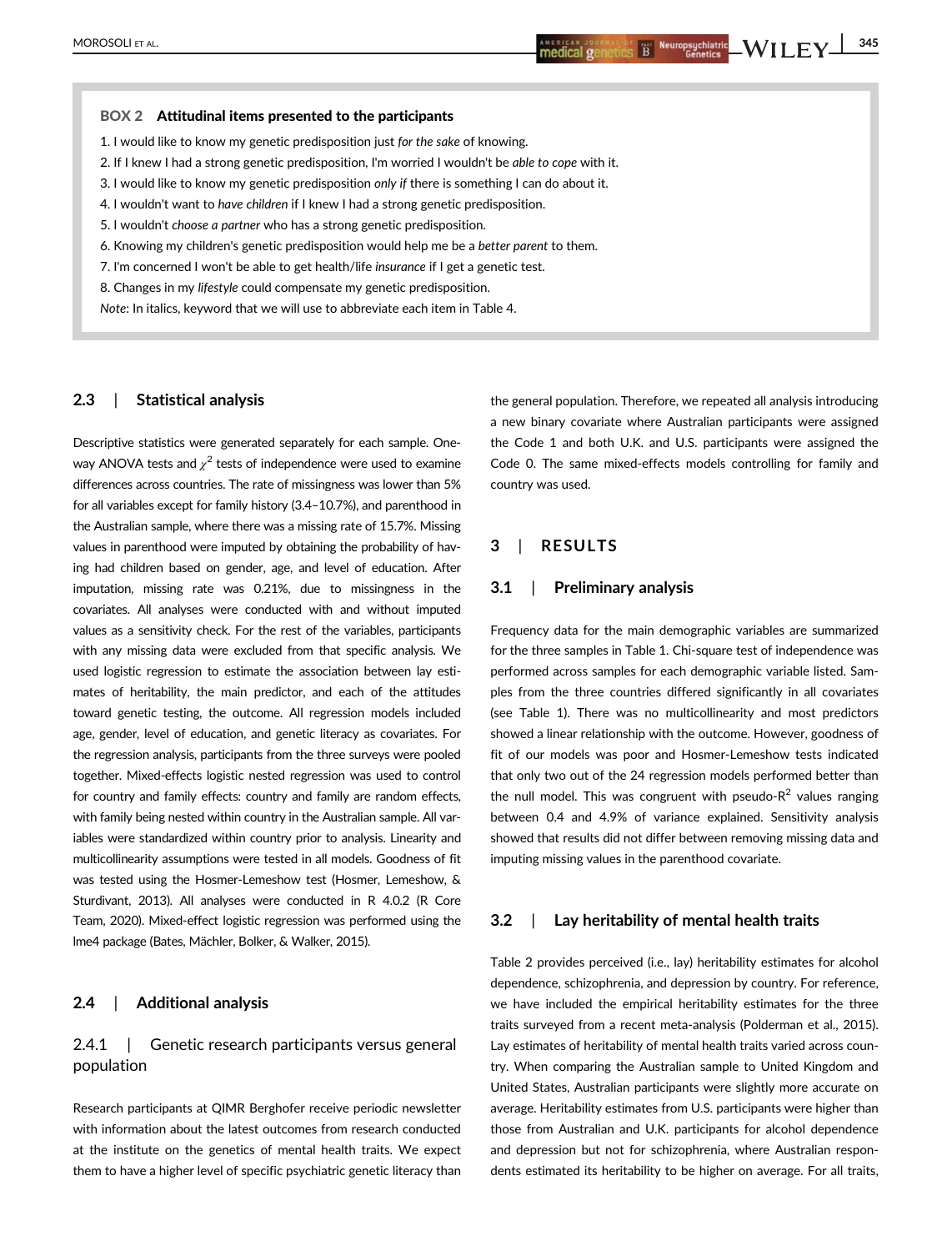|  |  |  | TABLE 1 Description of samples and tests of differences between the cohorts based on a selection of demographic variables |
|--|--|--|---------------------------------------------------------------------------------------------------------------------------|
|--|--|--|---------------------------------------------------------------------------------------------------------------------------|

|                                                                       | Australia ( $N = 3,646$ ) | United Kingdom ( $N = 489$ ) | United States ( $N = 471$ )                |
|-----------------------------------------------------------------------|---------------------------|------------------------------|--------------------------------------------|
| Age range (%)                                                         |                           |                              |                                            |
| $15 - 24$                                                             | 18.1                      | 22.1                         | 26.0                                       |
| $25 - 34$                                                             | 32.1                      | 30.5                         | 35.4                                       |
| $35 - 44$                                                             | 19.0                      | 17.6                         | 21.0                                       |
| $45 - 54$                                                             | 9.4                       | 14.1                         | 9.4                                        |
| $55 - 64$                                                             | 15.2                      | 13.1                         | 5.0                                        |
| $65+$                                                                 | 6.0                       | 2.7                          | 3.2                                        |
|                                                                       |                           |                              | $F(2, 4, 566) = 17.75, p < .001$           |
| Gender (%)                                                            |                           |                              |                                            |
| Women                                                                 | 65.5                      | 63.4                         | 46.5                                       |
| Men                                                                   | 34.5                      | 36.6                         | 53.5                                       |
|                                                                       |                           |                              |                                            |
|                                                                       |                           |                              | $\chi^2$ (2, N = 4,606) = 64.64, p < .001  |
| Highest educational degree (%)                                        |                           |                              |                                            |
| Compulsory education <sup>a</sup>                                     | 6.0                       | 2.9                          | 1.5                                        |
| Senior high school                                                    | 11.5                      | 21.3                         | 31.8                                       |
| Certificate or diploma                                                | 25.7                      | 23.7                         | 18.0                                       |
| Undergraduate degree                                                  | 38.0                      | 35.4                         | 36.3                                       |
| Postgraduate degree                                                   | 18.7                      | 16.8                         | 12.3                                       |
|                                                                       |                           |                              | $F(2, 4,601) = 12.3, p < .001$             |
| Genetic literacy test (%)                                             |                           |                              |                                            |
| <25% correct answers                                                  | 7.2                       | 5.4                          | 3.2                                        |
| 25-50% correct answers                                                | 31.8                      | 33.1                         | 22.6                                       |
| 51-75% correct answers                                                | 47.2                      | 47.7                         | 59.6                                       |
| >75% correct answers                                                  | 13.7                      | 13.8                         | 14.6                                       |
|                                                                       |                           |                              | $F(2, 4, 559) = 1.19, p = .305$            |
| Have children <sup>b</sup> (%)                                        |                           |                              |                                            |
| Yes                                                                   | 54.7                      | 56.4                         | 70.3                                       |
| No                                                                    | 31.5                      | 43.6                         | 29.7                                       |
| Missing                                                               | 13.8                      | 0                            | 0                                          |
|                                                                       |                           |                              | $\chi^2$ (2, N = 4,647) = 150.45, p < .001 |
| Personal experience or blood relative with diagnosis <sup>c</sup> (%) |                           |                              |                                            |
| Alcohol dependence                                                    |                           |                              |                                            |
| Yes                                                                   | 54.4                      | $15.1\,$                     | 33.5                                       |
| $\operatorname{\mathsf{No}}$                                          | 43.9                      | 81.0                         | 61.4                                       |
| Missing                                                               | $1.7\,$                   | 3.9                          | 5.1                                        |
|                                                                       |                           |                              | $\chi^2$ (2, N = 4,501) = 149.97, p < .001 |
| Schizophrenia                                                         |                           |                              |                                            |
| Yes                                                                   | 14.9                      | 4.3                          | 7.9                                        |
| No                                                                    | 82.9                      | 92.2                         | 86.6                                       |
|                                                                       | 2.2                       | 3.5                          | 5.5                                        |
| Missing                                                               |                           |                              | $\chi^2$ (2, N = 4,481) = 52.57, p < .001  |
|                                                                       |                           |                              |                                            |
| Depression                                                            |                           |                              |                                            |
| Yes                                                                   | 78.3                      | 48.7                         | 52.4                                       |
| $\mathsf{No}$                                                         | 20.3                      | 47.8                         | 41.2                                       |
| Missing                                                               | 1.4                       | $3.5\,$                      | 6.4                                        |
|                                                                       |                           |                              | $\chi^2$ (2, N = 4,508) = 265.24, p < .001 |

Note: Values rounded to the nearest whole number. Percentages may not add up to 100.

<sup>a</sup>Primary and high school up to senior secondary school.

**b**Biological or adopted.

<sup>c</sup>Participants were asked if themselves or a blood relative had received a diagnosis of the condition.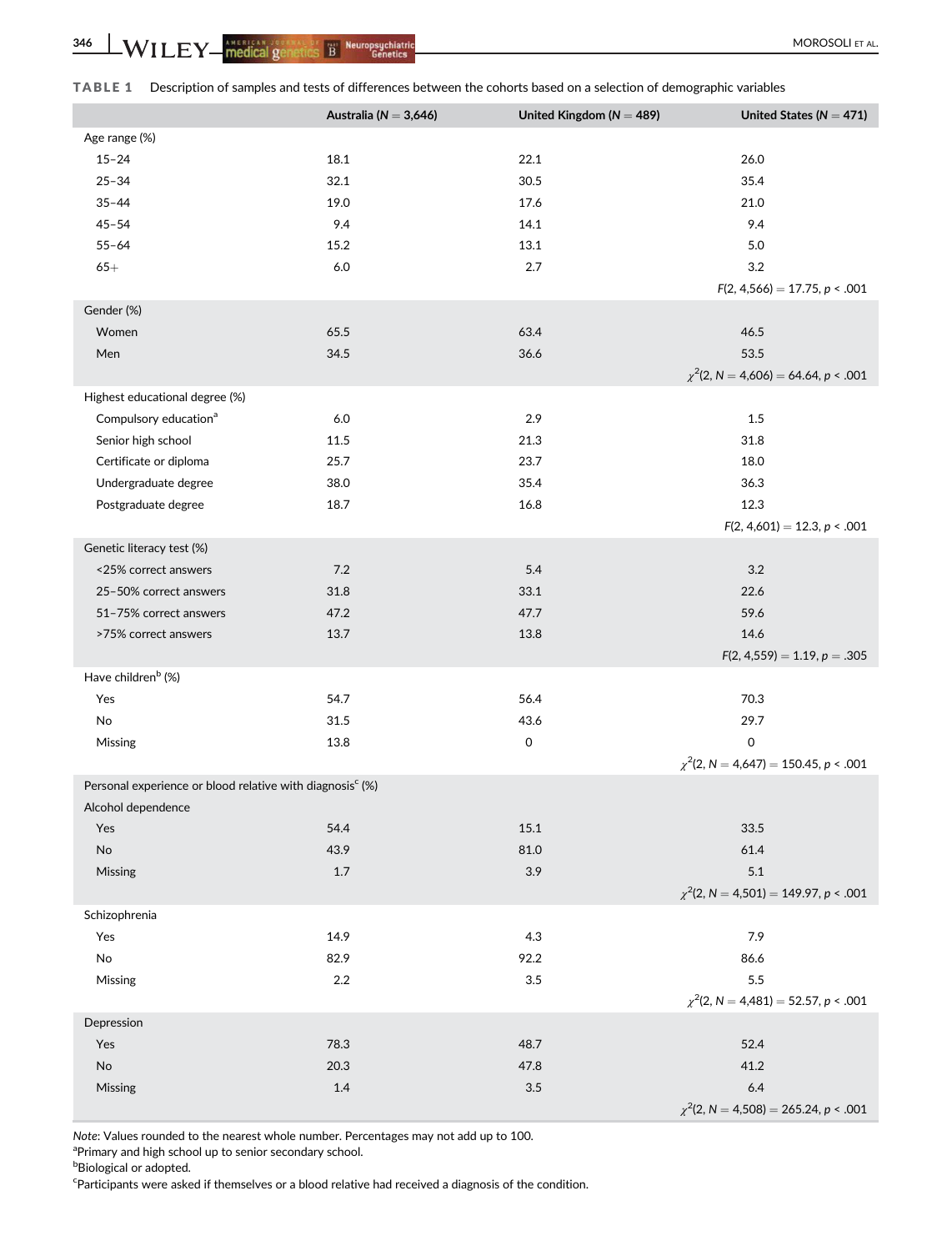TABLE 2 Distribution of lay heritability estimates divided in quintiles

|                                          |                                | $(0-12.5)$ | $(12.5 - 37.5)$ | $(37.5 - 62.5)$ | $(62.5 - 87.5)$ | $(87.5 - 100)$ | $\mathsf{N}$ | Mean (SD)   |
|------------------------------------------|--------------------------------|------------|-----------------|-----------------|-----------------|----------------|--------------|-------------|
| Alcohol dependence, $h^2 = 0.41^a$       | Australia                      | 12.6       | 38.9            | 39.4            | 7.9             | 1.2            | 3,579        | 36.5(21.3)  |
|                                          | United Kingdom                 | 15.8       | 39.9            | 31.1            | 11.6            | 1.6            | 424          | 35.5(21.9)  |
|                                          | <b>United States</b>           | 9.7        | 26.0            | 40.2            | 21.4            | 2.6            | 453          | 45.0 (22.3) |
|                                          | $\chi^2$ = 115.8 (p < .0001)   |            |                 |                 |                 |                |              |             |
| Schizophrenia, $h^2 = 0.77$ <sup>a</sup> | Australia                      | 2.0        | 11.8            | 39.2            | 39.6            | 7.4            | 3,347        | 59.7(21.5)  |
|                                          | United Kingdom                 | 9.5        | 22.1            | 35.7            | 28.4            | 4.3            | 465          | 48.5 (24.7) |
|                                          | <b>United States</b>           | 6.9        | 14.2            | 30.8            | 35.1            | 12.9           | 464          | 58.0 (24.8) |
|                                          | $\gamma^2$ = 169.9 (p < .0001) |            |                 |                 |                 |                |              |             |
| Depression, $h^2 = 0.34^a$               | Australia                      | 6.6        | 27.5            | 50.6            | 13.5            | 1.8            | 3,554        | 44.1 (20.8) |
|                                          | United Kingdom                 | 2.7        | 25.6            | 46.7            | 21.8            | 3.2            | 459          | 46.8 (21.7) |
|                                          | <b>United States</b>           | 2.4        | 21.7            | 42.9            | 29.6            | 3.3            | 460          | 50.9(21.3)  |
|                                          | $\gamma^2$ = 114.3 (p < .0001) |            |                 |                 |                 |                |              |             |

 $^{\rm a}$ Most recent published  $h^2$  point estimate available for "mental and behavioral disorders due to use of alcohol," "schizophrenia," and "depressive episode," respectively, in the meta-analysis by Polderman et al. (2015).

Australian participants were closer to the correct estimate of heritability on average than the other two samples. The mode in every combination of country and trait was 50%, except for alcohol dependence in Australia where there were approximately the same number of participants estimating the heritability to be 25% or 50%.

# 3.2.1 | Attitudes toward psychiatric genetic testing

Table 3 presents the participants' answers to all statements regarding consequences of psychiatric genetic testing, potential prejudice, and perceived usefulness. The table presents the percentage of participants that agreed to each statement by trait and by country, as well as the results of chi-square tests of independence assessing differences across countries.

## 3.2.2 | Interest in psychiatric genetic testing

Interest in learning about their own genetic predisposition for alcohol dependence, schizophrenia, and depression, was higher in the U.S. sample than in Australia and the United Kingdom In the United Kingdom, only about a third of the sample wanted to know their genetic predisposition just for the sake of knowing, while in the United States, this proportion went up to two thirds, and the Australian sample fell in between.

# 3.2.3 | Beliefs about consequences of psychiatric genetic testing

Participants from the Australian sample showed less worry about being able to cope with having a high genetic predisposition for the three traits. This difference was considerably larger in the case of

schizophrenia. A minority of respondents reported concerns about coping with the information, having children, and obtaining an insurance for alcohol dependence and depression. It is worth noting that percentages of agreement were larger in the U.S. sample. For all traits in the three samples, around 50% of participants would only like to know about their genetic predisposition only if there was something they could do about it.

# 3.2.4 | Impact of genetic risk information on partner choice

Impact on partner choice was higher for genetic predisposition for schizophrenia, and in the Australian sample of genetic research participants. Genetic risk for depression had the least impact on partner choice, with approximately one out of five participants responding that they would not choose a partner who had a strong genetic predisposition for the condition.

# 3.2.5 | Perceived usefulness of psychiatric genetic testing

The majority of respondents agreed that knowing their children's predisposition for the three conditions would make them better parents. Perceived usefulness of genetic information was higher in the U.S. sample.

# 3.2.6 | Beliefs about malleability of behavior

The majority of respondents agreed that changes in their lifestyle could compensate for their genetic predisposition for alcohol dependence and depression. This was especially true for alcohol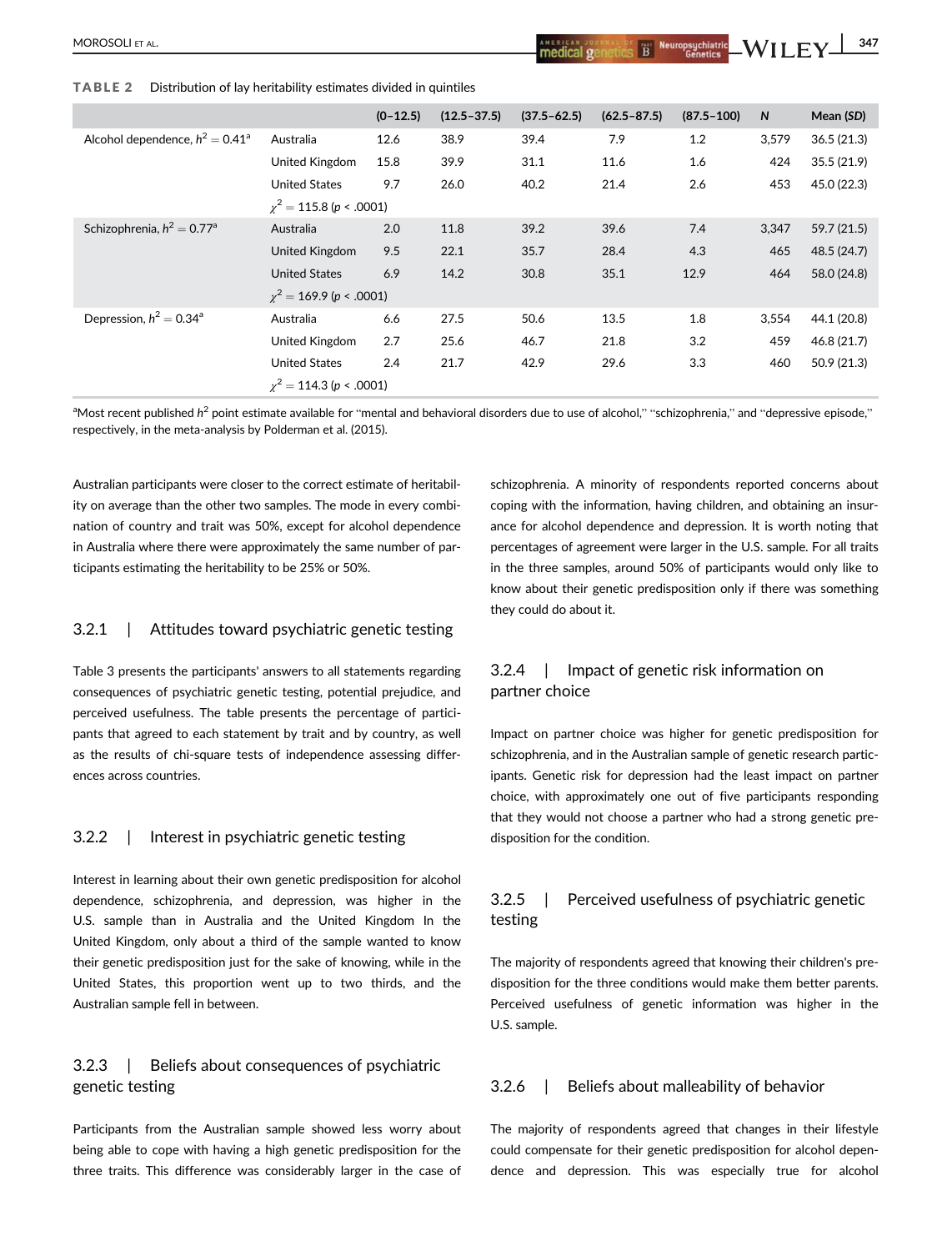# TABLE 3 Percentage of agreement to each statement by trait and by country

| I agree that                                                                                       | Australia | <b>United</b><br>Kingdom | <b>United</b><br><b>States</b> | $\gamma^2$ , p value |
|----------------------------------------------------------------------------------------------------|-----------|--------------------------|--------------------------------|----------------------|
| Alcohol dependence                                                                                 |           |                          |                                |                      |
| 1. I would like to know my genetic predisposition just for the sake of knowing                     | 45.1      | 35.8                     | 62.8                           | < .001               |
| 2. If I knew I had a strong genetic predisposition, I'm worried I wouldn't be able to cope with it | 12.2      | 22.9                     | 19.1                           | 0.001                |
| 3. I would like to know my genetic predisposition only if there is something I can do about it     | 41.8      | 38.9                     | 39.4                           | .325                 |
| 4. I wouldn't want to have children if I knew I had a strong genetic predisposition                | 11.7      | 16.2                     | 25.1                           | 001                  |
| 5. I wouldn't choose a partner who has a strong genetic predisposition                             | 32.7      | 29.5                     | 31.6                           | .370                 |
| 6. Knowing my children's genetic predisposition would help me be a better parent to them           | 55.5      | 54.4                     | 69.4                           | 0.001                |
| 7. I'm concerned I won't be able to get health/life insurance                                      | 20.4      | 27.2                     | 30.7                           | 5.001                |
| 8. Changes in my lifestyle could compensate my genetic predisposition                              | 63.5      | 64.4                     | 74.3                           | 5.001                |
| Schizophrenia                                                                                      |           |                          |                                |                      |
| 1. I would like to know my genetic predisposition just for the sake of knowing                     | 52.0      | 39.1                     | 65.1                           | 5.001                |
| 2. If I knew I had a strong genetic predisposition, I'm worried I wouldn't be able to cope with it | 29.4      | 48.7                     | 47.6                           | 5.001                |
| 3. I would like to know my genetic predisposition only if there is something I can do about it     | 49.8      | 49.5                     | 48.3                           | .837                 |
| 4. I wouldn't want to have children if I knew I had a strong genetic predisposition                | 35.7      | 40.9                     | 54.1                           | 5.001                |
| 5. I wouldn't choose a partner who has a strong genetic predisposition                             | 42.3      | 37.2                     | 44.8                           | .043                 |
| 6. Knowing my children's genetic predisposition would help me be a better parent to them           | 60.4      | 59.5                     | 74.7                           | 5.001                |
| 7. I'm concerned I won't be able to get health/life insurance                                      | 30.7      | 37.8                     | 41.6                           | 5.001                |
| 8. Changes in my lifestyle could compensate my genetic predisposition                              | 32.4      | 31.7                     | 30.4                           | .668                 |
| Depression                                                                                         |           |                          |                                |                      |
| 1. I would like to know my genetic predisposition just for the sake of knowing                     | 62.1      | 42.5                     | 67.2                           | 5.001                |
| 2. If I knew I had a strong genetic predisposition, I'm worried I wouldn't be able to cope with it | 23.2      | 34.4                     | 29.4                           | 5.001                |
| 3. I would like to know my genetic predisposition only if there is something I can do about it     | 55.5      | 52.5                     | 51.7                           | .158                 |
| 4. I wouldn't want to have children if I knew I had a strong genetic predisposition                | 17.7      | 22.1                     | 29.9                           | 5.001                |
| 5. I wouldn't choose a partner who has a strong genetic predisposition                             | 25.7      | 19.8                     | 24.0                           | .016                 |
| 6. Knowing my children's genetic predisposition would help me be a better parent to them           | 67.6      | 65.2                     | 80.4                           | 5.001                |
| 7. I'm concerned I won't be able to get health/life insurance                                      | 31.7      | 35.6                     | 40.2                           | 5.001                |
| 8. Changes in my lifestyle could compensate my genetic predisposition                              | 71.4      | 65.8                     | 66.2                           | .005                 |

dependence in the United States, whereas for schizophrenia, in all countries only around a third of participants agreed with this statement.

# 3.3 | Association between lay heritability and attitudes

Lay heritability was significantly associated with most attitudes and traits after controlling for age, gender, educational attainment, and genetic literacy. In particular, across all traits, the higher the heritability estimate, the more likely participants were to declare that: (a) they wanted to know for the sake of knowing; (b) they were worried about having children; (c) they were worried about not being able to get health/life insurance; (d) they did not want to choose a partner with high genetic predisposition; and (e) knowing their children's predisposition would make them better parents. All these associations were significant for schizophrenia and depression, but

only in some cases for alcohol dependence. In addition, higher heritability estimates of schizophrenia were associated with a perception that changes in lifestyle have a lower impact in compensating one's genetic predisposition for the condition (see Table 4). See Figure 1 for a visual representation of how participants' agreement with a selection of attitudinal questions are associated with their lay estimates of heritability. For example, 60% of participants who estimate the heritability of alcohol dependence to be 37.5–62.5% (i.e., interval that encompasses the published estimate, noted with a star) in contrast to 50% of participants who estimate the heritability to be 0–12.5%.

Next, we looked at the associations between attitudes and the covariates. We found that participants with higher genetic literacy were less worried about not being able to cope and were less likely to declare that they would reject a partner based on a high-risk status for all traits. They were also less likely to worry about having children if they had a high genetic risk, and more likely to agree that changes in lifestyle could compensate their genetic predisposition for all traits.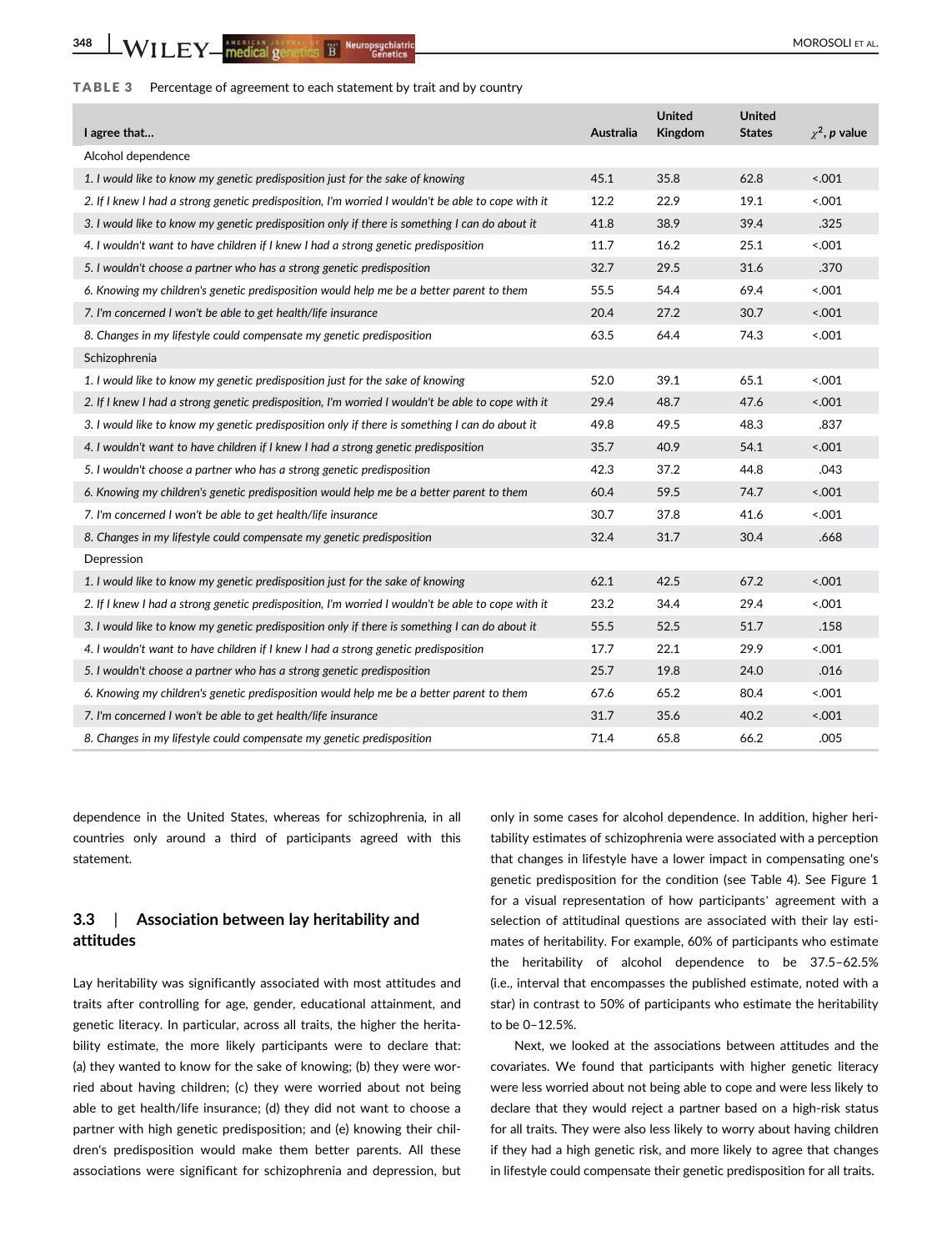#### TABLE 4 Association between 2

| Association between<br>and personal responses |                  | Alcohol dependence       | Schizophrenia            | Depression               |
|-----------------------------------------------|------------------|--------------------------|--------------------------|--------------------------|
|                                               |                  | OR (95% CI)              | OR (95% CI)              | OR (95% CI)              |
|                                               | Sake of knowing  | $1.010***$ (1.007-1.013) | $1.007***$ (1.004-1.000) | $1.010***$ (1.007-1.013) |
|                                               | Able to cope     | $1.001(0.997 - 1.005)$   | $1.005**$ (1.002-1.008)  | $1.004*$ (1.001-1.008)   |
|                                               | Only if          | $1.004*$ (1.001-1.007)   | $0.998(0.995 - 1.001)$   | $1.002(0.999 - 1.005)$   |
|                                               | Have children    | $1.003(0.998 - 1.007)$   | $1.007***$ (1.004-1.010) | $1.006**$ (1.002-1.010)  |
|                                               | Choose a partner | $1.004*$ (1.000-1.007)   | $1.005***$ (1.002-1.008) | $1.006**$ (1.002-1.009)  |
|                                               | Better parent    | $1.008***$ (1.004-1.011) | $1.007***$ (1.004-1.010) | $1.004**$ (1.001-1.008)  |
|                                               | Insurance        | $1.008***$ (1.004-1.011) | $1.007***$ (1.004-1.010) | $1.008***$ (1.005-1.011) |
|                                               | Lifestyle        | $1.002(0.999 - 1.005)$   | $0.987***$ (0.984-0.990) | $0.999(0.996 - 1.002)$   |
|                                               |                  |                          |                          |                          |

Note: Significance codes: 0 "\*\*\*" 0.001 "\*\*" 0.01 "\*" 0.05 " " 1.



FIGURE 1 From top to bottom, percentages of agreement within trait for: (a) I would like to know my genetic predisposition just for the sake of knowing; (b) I wouldn't choose a partner who has a strong genetic predisposition; and (c) Knowing my children's genetic predisposition would help me be a better parent to them. Lay heritability estimates have been grouped into quintiles (same categories used in Table 2). Star indicates closest category to published heritability estimate

Other significant results were that women and younger people were more worried about their ability to cope with high genetic risk for all traits. Women also were more likely to declare that they would reject a partner based on a high-risk status for alcohol dependence and schizophrenia, but not depression. Older participants were more likely to declare that they would reject a partner based on a high-risk status, less likely to perceive that genetic information would make them better parents, and less likely to declare wanting to know for the sake of knowing, for all traits. Older participants and participants that were more educated were more worried about not being able to get life/health insurance if they were tested. When it came to family history, participants that had experience with any of the conditions (i.e., either themselves or a blood relative had been diagnosed with the condition) agreed more often that they would only want to know their genetic predisposition if there was something they could do about it. However, they were also more likely to declare wanting to know for the sake of knowing. They also agreed more often that knowing their children's genetic predisposition would make them better parents. Both participants with family history of the condition and more educated participants were more likely to agree that changes in lifestyle could compensate a genetic predisposition for all traits. Finally, participants that already had children disagreed more with not wanting to have children if they knew they had a strong genetic predisposition. This was the same for the three traits. For detailed results, including odd ratios and significance tests, see Supporting Information.

# 3.4 | Additional analysis

# 3.4.1 | Genetic research participants vs general population

Genetic research participants were less worried about their ability to cope, having children, and obtaining a health/life insurance for all traits. However, they were more likely to agree that changes in their lifestyle could not compensate their genetic predisposition for alcohol dependence and schizophrenia, and were more likely to declare that they would not choose a partner that had a high genetic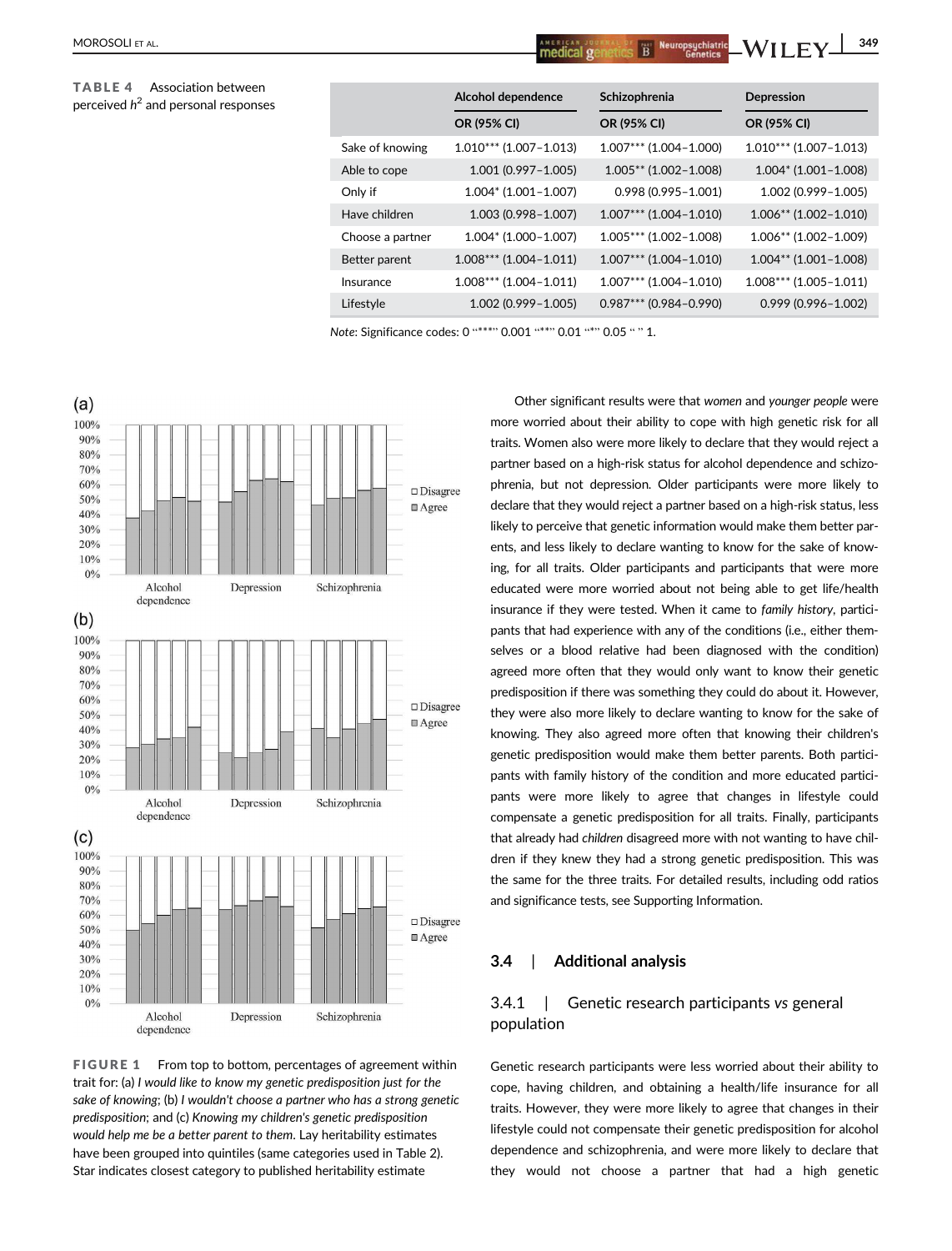predisposition for depression. Being a genetic research participant was not significantly associated with the other attitudinal questions.

# 4 | DISCUSSION

In the present study, we intended to provide insight on lay estimates of heritability in three mental health problems as well as attitudes toward psychiatric genetic testing in large samples from three different countries. In addition, we aimed to assess the association between sociodemographic variables, exposure to the disorders, perceived heritability, and genetic literacy, with participants' attitudes. In summary, we found that there is a high variability in attitudes toward psychiatric genetic testing and lay estimates of heritability for alcohol dependence, depression, and schizophrenia. Moreover, lay estimates of heritability are associated with attitudes toward genetic testing.

Our results show that lay heritability estimates of mental health traits are very heterogeneous, even within communities in close contact with psychiatric genetic research. Lay estimates of heritability were similar to those published by Chapman et al. (2019) and Willoughby et al. (2019). People tended to estimate the heritability of all traits closer to 50%, meaning that participants acknowledged the importance of both genetic and environmental factors. However, this means that the heritability of depression is overestimated, the heritability of schizophrenia is underestimated, and heritability estimates for alcohol dependence are more accurate. In regards to attitudinal questions, attitudes toward the application of psychiatric genetic testing varied markedly across questions and traits. Similar to what Meiser et al. (2020) reported in their systematic review, there is a high interest in psychiatric genetic testing. For example, the majority of participants agree that genetic information would but useful as parents and over half the participants would like to know their genetic predisposition for the three traits, especially in the United States. There is, however, a non-trivial percentage of participants with serious concerns related to learning about personal genetic predisposition. In particular, 11.7–53.8% of the participants would not want to have children if they knew they had a high genetic risk for depression, alcohol dependence, or schizophrenia, and 20.2–43.7% would not choose a partner if they had a high genetic risk for these disorders, with the highest percentages reported for schizophrenia. This suggests that the availability of personal genetic information could trigger concerns among the general population regarding potential discrimination and family planning.

In addition, we found that people's attitudes toward psychiatric genetic testing are associated with their lay heritability estimates. Across all traits, participants who estimated heritability to be higher were more likely to have concerns regarding insurance, reproductive and partner choices, but were also more likely to see genetic testing as more useful, and wanted to know their genetic predisposition more. These results provide one more piece of the puzzle that is public understanding of genetics. When looking at other relevant predictors of attitudes toward psychiatric genetics, higher genetic literacy, both general and specific to psychiatric genetics, was associated with a more positive

attitude toward psychiatric genetic testing. The fact that individuals who participate in psychiatric genetic research were more likely to express that changes in their lifestyle could not compensate their genetic predisposition for mental health disorders might indicate that the way we currently communicate about genetics may be overlooking the role of environmental and lifestyle factors. Relating to this, the majority of participants agreed that changes in their lifestyle can compensate their genetic predisposition for alcohol dependence and depression, but only about a third of them thought this was the case for schizophrenia, which give us information about public perceptions of malleability of behavior. Overall, these results help us identifying sources of anxiety and resistance to change that could hinder educational and counseling interventions (Morosoli et al., 2019). Previous work on biases in affective forecasting (i.e., predicting how one will feel in the future) shows that people overestimate the duration and intensity of their emotional reactions to health information, such as receiving a diagnosis, and underestimate their resilience (Peters, Laham, Pachter, & Winship, 2014). Rather than arguing that genetic information is dangerous or should not be distributed, our results can be used to highlight sensitive areas that should be explicitly addressed in educational campaigns or when disclosing personal genetic information. In fact, the few studies that have been conducted on the impact of psychiatric genetic counseling suggest that genetic counseling can increase empowerment and self-efficacy in individuals with mental illness (Inglis, Koehn, McGillivray, Stewart, & Austin, 2015) and reduce some of their symptoms, above and beyond medication adherence (Morris et al., 2021). Altogether, these results support the idea that psychiatric genetic counseling and the use of genetic information in mental health can improve the quality of life of clients and their families, as long as educational and counseling interventions pay attention to their needs and worries.

There are certain limitations to this study. While we provide insight into current perceptions of psychiatric genetic testing and potential relationships between specific components of genetic literacy and public attitudes, we do not explain how the public form their attitudes, nor how can we intervene on them. A combination of experimental quantitative and qualitative research remains the only way to address these questions. Our study does not look specifically into what predicts accurate estimates of heritability. Willoughby et al. (2019) who did look into this question, found that belief in genetic determinism, gender, and parenthood, were significantly associated with accuracy in lay estimates of heritability. In addition, our study focused on hypothetical reactions to genetic information rather than actual information. There is an urgent need for studies that assess responses to actual genetic results. However, given the ethical challenges associated with disclosing genetic information, we believe studies focusing on hypothetical situations are still useful for improving our understanding of the conceptions and attitudes that the public has regarding to psychiatric genetic testing. More limitations to our study include that participants in the Australian survey had to select one out of five values when estimating the heritability of the three traits whereas in the United Kingdom and United States this variable was continuous. However, as stated before, we consider its impact to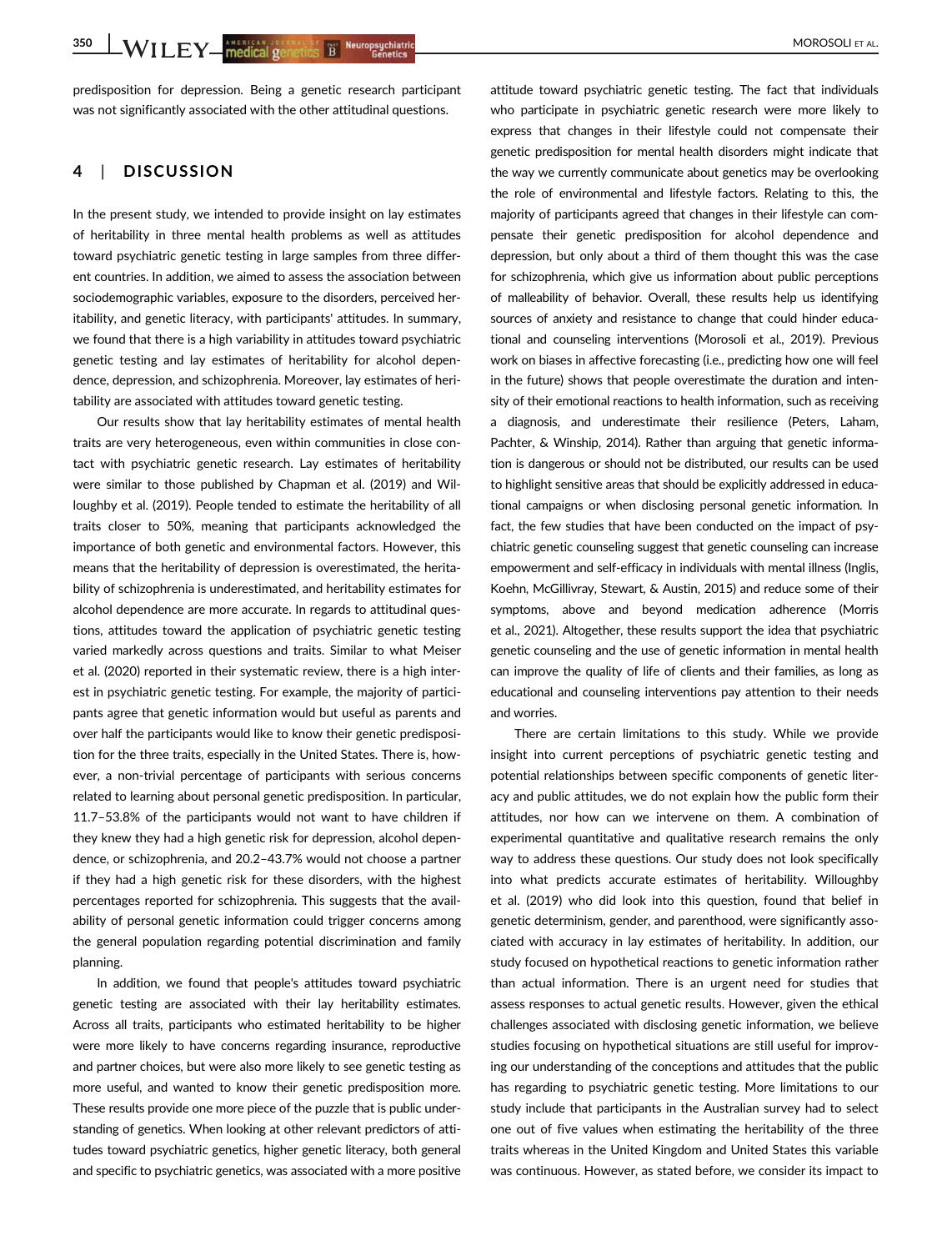be negligible given that this variable was used as a predictor and showed a linear relationship with the dependent variables. Sample sizes varied considerably between Australia and the other countries and homogeneity tests showed statistically significant difference across countries for all control variables. Despite using statistical methods to control for country, we may not have been able to remove its effect. Nonetheless, we opted for pooling all samples together in order to increase our power to identify general trends in public attitudes, as we were more interested in what these countries had in common rather than country-specific effects. In addition, our samples are likely not representative from their countries due to the nature of the sampling.

In conclusion, our study provides an updated estimate of public interest in genetic testing for alcohol dependence, depression, and schizophrenia, as well as the prevalence of concerns associated with the availability of this technology. The association between attitudes and lay heritability highlight the complexity of learning about genetics. Science communication in the field cannot ignore how embedded this research is in personal values and experiences and its impact in individuals' health and social behavior. We believe is our duty as researchers to clarify and address such concerns to the best of our ability in every occasion we have.

## CONFLICT OF INTEREST

None.

#### AUTHOR CONTRIBUTION

José J. Morosoli carried out the research and completed this manuscript under the guidance of Sarah E. Medland, Fiona K. Barlow, and Lucía Colodro-Conde. Specifically, José J. Morosoli analyzed the data and wrote the manuscript. Sarah E. Medland assisted in conceiving and planning the research. Sarah E. Medland, Fiona K. Barlow, and Lucía Colodro-Conde, revised the manuscript.

#### ETHICS STATEMENT

Approval was obtained from the ethics committees of the QIMR Berghofer Medical Research Institute and the University of Queensland.

#### DATA AVAILABILITY STATEMENT

Data available upon request.

#### ORCID

José Juan Morosoli Dhttps://orcid.org/0000-0003-3959-403X Lucía Colodro-Conde<sup>D</sup> https://orcid.org/0000-0002-9004-364X Fiona Kate Barlow https://orcid.org/0000-0001-9533-1256 Sarah E. Medland D https://orcid.org/0000-0003-1382-380X

#### REFERENCES

Austin, J., Smith, G. N., & Honer, W. G. (2006). The genomic era and perceptions of psychotic disorders: Genetic risk estimation, associations with reproductive decisions and views about predictive testing. American Journal of Medical Genetics Part B: Neuropsychiatric Genetics, 141, 926–928.

- Austin, J. C. (2020). Evidence-based genetic counseling for psychiatric disorders: A road map. Cold Spring Harbor Perspectives in Medicine, 10, a036608.
- Barlow, F. K. (2019). Nature vs. nurture is nonsense: On the necessity of an integrated genetic, social, developmental, and personality psychology. Australian Journal of Psychology, 71, 68–79.
- Bates, D., Mächler, M., Bolker, B., & Walker, S. (2015). Fitting linear mixedeffects models using lme4. Journal of Statistical Software, 67, 1–48.
- Carver, R. B., Castéra, J., Gericke, N., Evangelista, N. A. M., & El-Hani, C. N. (2017). Young adults' belief in genetic determinism, and knowledge and attitudes towards modern genetics and genomics: The PUGGS questionnaire. PLoS One, 12, e0169808.
- Chapman, R., Likhanov, M., Selita, F., Zakharov, I., Smith-Woolley, E., & Kovas, Y. (2019). New literacy challenge for the twenty-first century: Genetic knowledge is poor even among well educated. Journal of Community Genetics, 10, 73–84.
- Doukas, D. J., Localio, A. R., & Li, Y. (2004). Attitudes and beliefs concerning prostate cancer genetic screening. Clinical Genetics, 66, 445–451.
- Flatau, L., Reitt, M., Duttge, G., Lenk, C., Zoll, B., Poser, W., … Strohmaier, J. (2018). Genomic information and a person's right not to know: A closer look at variations in hypothetical informational preferences in a German sample. PLoS One, 13, e0198249.
- Folkersen, L., Pain, O., Ingason, A., Werge, T., Lewis, C. M., & Austin, J. (2020). Impute. Me: An open-source, non-profit tool for using data from direct-to-consumer genetic testing to calculate and interpret polygenic risk scores. Frontiers in Genetics, 11, 578.
- Haslam, N., & Kvaale, E. P. (2015). Biogenetic explanations of mental disorder: The mixed-blessings model. Current Directions in Psychological Science, 24, 399–404.
- Hosmer, D. W., Lemeshow, S., & Sturdivant, R. X. (2013). Assessing the fit of the model. In ProQuest (Ed.), Applied logistic regression. Hoboken, NJ: Wiley.
- Inglis, A., Koehn, D., McGillivray, B., Stewart, S. E., & Austin, J. (2015). Evaluating a unique, specialist psychiatric genetic counseling clinic: Uptake and impact. Clinical Genetics, 87, 218–224.
- Jallinoja, P., & Aro, A. R. (1999). Knowledge about genes and heredity among Finns. New Genetics and Society, 18, 101–110.
- Kvaale, E. P., Gottdiener, W. H., & Haslam, N. (2013). Biogenetic explanations and stigma: A meta-analytic review of associations among laypeople. Social Science & Medicine, 96, 95–103.
- Kvaale, E. P., Haslam, N., & Gottdiener, W. H. (2013). The 'side effects' of medicalization: A meta-analytic review of how biogenetic explanations affect stigma. Clinical Psychology Review, 33, 782–794.
- Laegsgaard, M. M., & Mors, O. (2008). Psychiatric genetic testing: Attitudes and intentions among future users and providers. American Journal of Medical Genetics Part B: Neuropsychiatric Genetics, 147, 375–384.
- Lebowitz, M. S., & Ahn, W.-K. (2017). Testing positive for a genetic predisposition to depression magnifies retrospective memory for depressive symptoms. Journal of Consulting and Clinical Psychology, 85, 1052– 1063.
- Lent, M. R., Hoffman, S. N., Kirchner, H. L., Urosevich, T. G., Boscarino, J. J., & Boscarino, J. A. (2017). Attitudes about future genetic testing for posttraumatic stress disorder and addiction among community-based veterans. Frontiers in Psychiatry, 8, 76.
- Lewis, C. M., & Vassos, E. (2020). Polygenic risk scores: From research tools to clinical instruments. Genome Medicine, 12, 1–11.
- Lynch, K. E., Morandini, J. S., Dar-Nimrod, I., & Griffiths, P. E. (2019). Causal reasoning about human behavior genetics: Synthesis and future directions. Behavior Genetics, 49, 221–234.
- Meiser, B., Guo, X. Y., Putt, S., Fullerton, J. M., Schofield, P. R., Mitchell, P. B., & Yanes, T. (2020). Psychosocial implications of living with familial risk of a psychiatric disorder and attitudes to psychiatric genetic testing: A systematic review of the literature. American